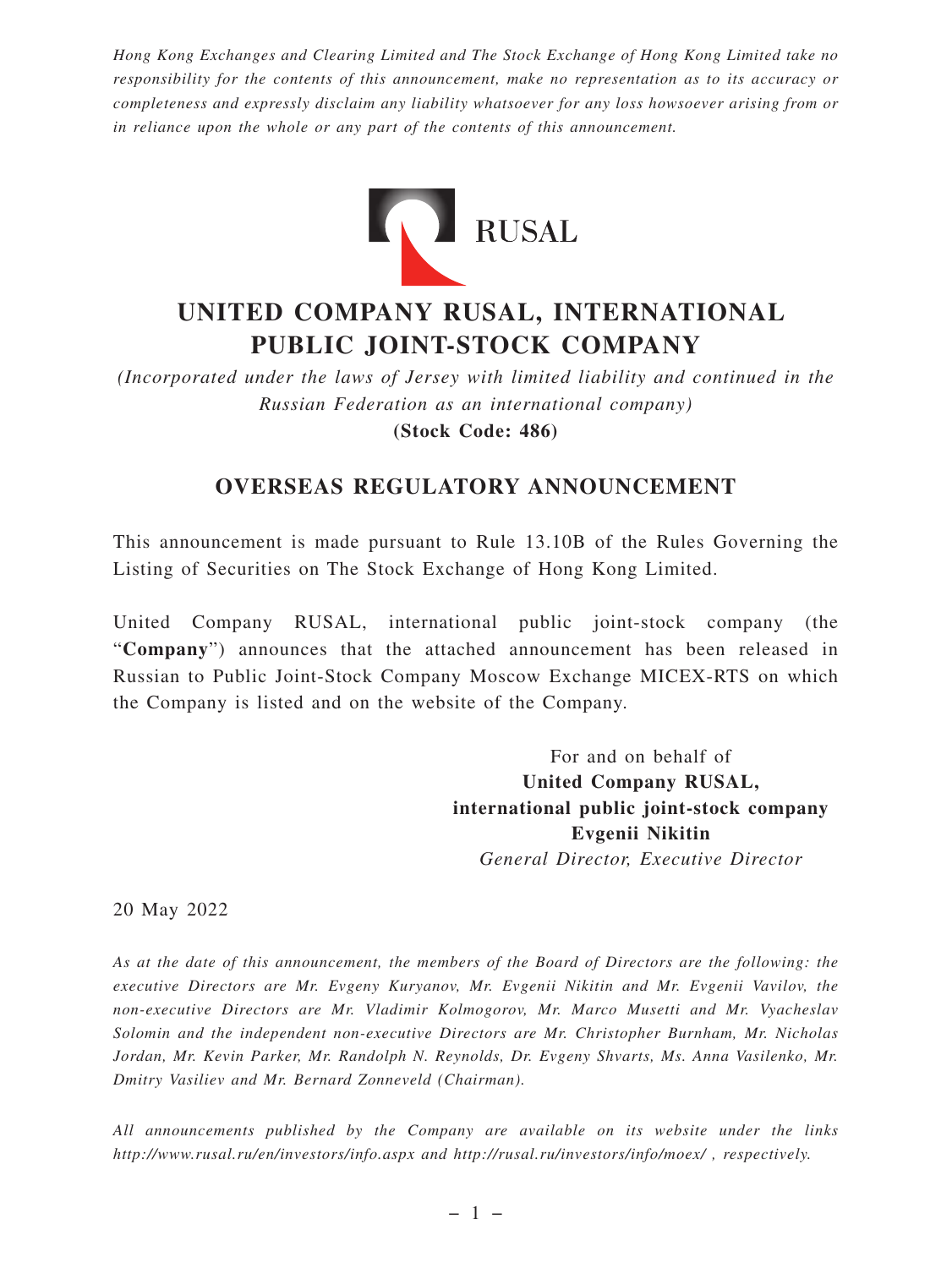#### **Notice**

**on the material fact of the particular decisions of the board of directors (supervisory board) of the issuer**

| 1. General information |                                                                                             |                                                                                                   |  |  |
|------------------------|---------------------------------------------------------------------------------------------|---------------------------------------------------------------------------------------------------|--|--|
|                        | 1.1. Full corporate name (for a non-profit)<br>organization - name) of the issuer           | United Company RUSAL, international public<br>joint-stock company                                 |  |  |
|                        | 1.2. Address of the issuer indicated in the<br>unified state register of legal entities     | Office 410, 8, Oktyabrskaya street, Kaliningrad<br>region, Kaliningrad 236006, Russian Federation |  |  |
|                        | 1.3. Primary State Registration Number<br>(OGRN) of the issuer (if applicable)              | 1203900011974                                                                                     |  |  |
|                        | 1.4. Taxpayer Identification Number (INN)<br>of the issuer (if applicable)                  | 3906394938                                                                                        |  |  |
|                        | 1.5. The issuer's unique code assigned by<br>the Bank of Russia                             | $16677 - A$                                                                                       |  |  |
|                        | 1.6. Website address used by the issuer for<br>the purposes of disclosure of<br>information | http://www.e-disclosure.ru/portal/company.aspx?id=38288<br>http://rusal.ru/investors/info/moex/   |  |  |
|                        | 1.7. Date of the event (material fact) being<br>subject matter of the notice                | 20.05.2022                                                                                        |  |  |
| 2. Notice content      |                                                                                             |                                                                                                   |  |  |

2.1. The quorum of the meeting of the issuer's board of directors (supervisory board) and the results of voting on resolutions provided for in clause 15.1 of the Bank of Russia Regulation No. 714-P dated 27.03.2020 "On Disclosure of Information by Issuers of Equity Securities": *The quantitative composition of the Board of Directors is 14 (fourteen) members. 14 (fourteen) members of the Board of Directors out of 14 (fourteen) took part in the meeting. The quorum is present. Resolutions on the items of the agenda have been made.*

### *Results of voting:*

- *1) According to clause 15.4 of the Bank of Russia Regulation No. 714-P dated 27.03.2020 "On Disclosure of Information by Issuers of Equity Securities" as well as clause 1.2 of the Appendix to the Bank of Russia Ordinance No. 5946-U, dated 27 September 2021, "On the List of Insider Information of the Legal Entities, specified in Clauses 1, 3, 4, 11 and 12 of Article 4 of Federal Law No. 224-FZ, dated 27 July 2010, "On Combating Unlawful Use of Insider Information and market manipulation and on amendments to certain legislative acts of the Russian Federation", as well as on the procedure and terms for its disclosure" the information on voting results on the following items of agenda of the Issuer 's Board of Directors meeting is not subject to disclosure:*
- *1. Consideration of the report on execution of assignments in the frames of control and regular evaluation of the Company's results of operation.*
- *2. Consideration of reports of the chairmen of the Board committees in the frames of control and regular evaluation of the Company's results of operation.*
- *3. Consideration of report on implementation of the budget of the Company during 3 months of 2022.*
- *4. Consideration of report of the General Director of the Company in the frames of control and regular evaluation of the Company's results of operation.*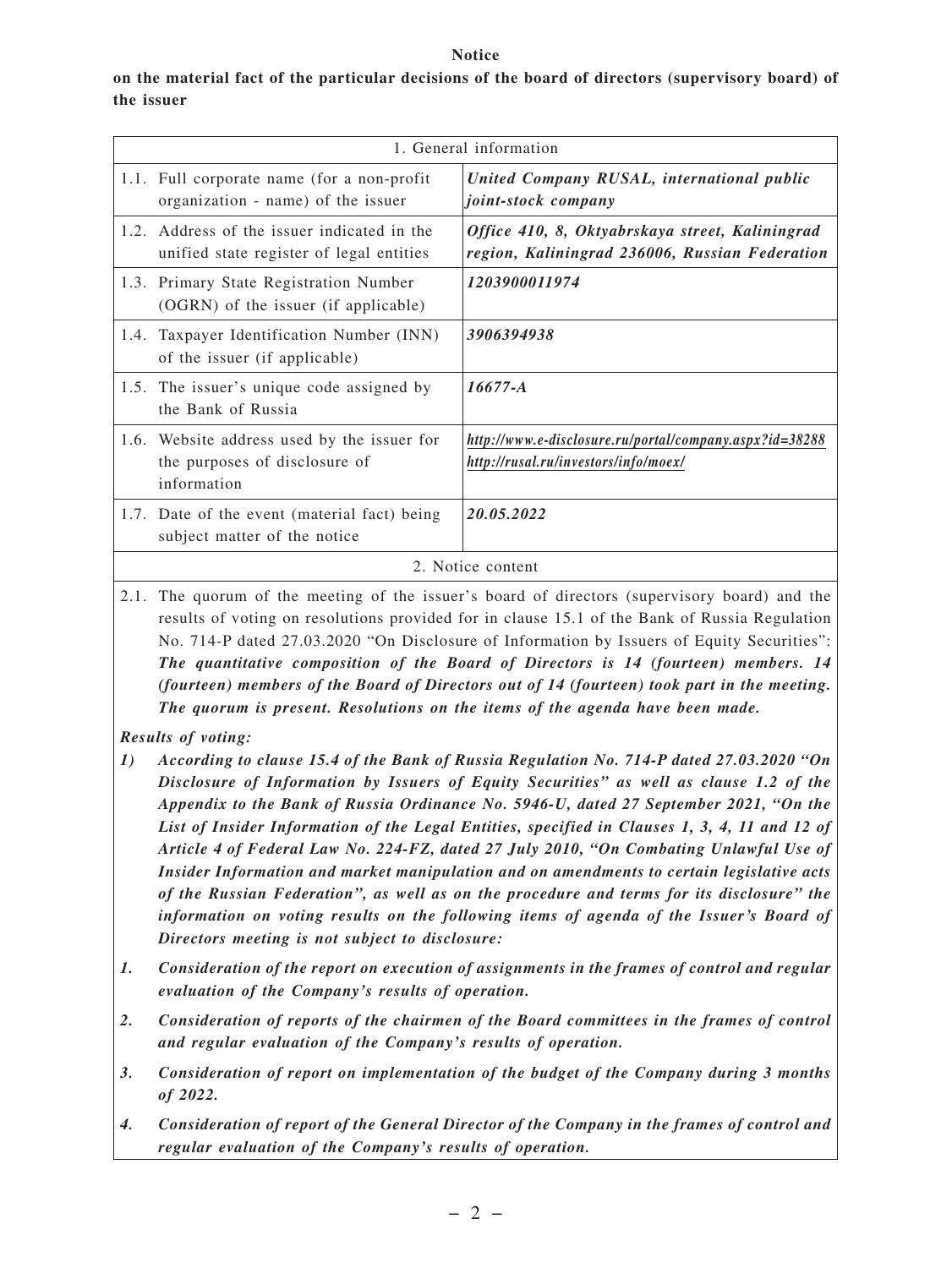- *5. On ratification of the transaction according to article 23.1.21 of the Company's Charter.*
- *7. On affirmation of independence of candidates to the Board of Directors according to the Listing Rules of PJSC Moscow Exchange.*
- *8. Inclusion of candidacies into the list of candidates for voting at the Company's annual general meeting of shareholders regarding election of the members of the Internal Audit Committee.*
- *9. Determination of a candidacy of the auditor of the Company for 2022.*
- *11. Preliminary consideration and approval of the annual financial reporting for 2021, prepared in accordance with the Russian Accounting Standards.*
- *12. On convocation of annual general meeting of the Company' shareholders and approval of the agenda, form, date, place and time of the annual general meeting of the shareholders.*
- *13. Consideration of compliance of connected transactions under the HKEx Listing Rules with the requirements of the HKEx Listing Rules.*
- *15. Conduction of the annual self-assessment of performance of the Board of Directors and Board Committees.*
- *2) On agenda item № 6: Inclusion of candidacies into the list of candidates for voting at the Company's annual general meeting of shareholders regarding election of the members of the Board of Directors.*

*"FOR" — 14 votes;*

*"AGAINST" — 0 votes;*

*"ABSTAINED" — 0 votes.*

*On agenda item № 10: Recommendations related to the amount of dividends on shares and the procedure for their payment, date as of which the persons entitled to receive dividends shall be determined.*

*"FOR" — 11 votes; "AGAINST" — 0 votes; "ABSTAINED" — 3 votes. On agenda item № 14: On the internal document of the Company. "FOR" — 14 votes; "AGAINST" — 0 votes; "ABSTAINED" — 0 votes.*

2.2. Contents of resolutions of the issuer's board of directors (supervisory board):

- *1) According to clauses 13.9.2 and 15.1 of the Bank of Russia Regulation No. 714-P dated 27.03.2020 "On Disclosure of Information by Issuers of Equity Securities" as well as clause 1.2 of the Appendix to the Bank of Russia Ordinance No. 5946-U, dated 27 September 2021, "On the List of Insider Information of the Legal Entities, specified in Clauses 1, 3, 4, 11 and 12 of Article 4 of Federal Law No. 224-FZ, dated 27 July 2010, "On Combating Unlawful Use of Insider Information and market manipulation and on amendments to certain legislative acts of the Russian Federation", as well as on the procedure and terms for its disclosure" the contents of resolutions of the following items of agenda of the Issuer 's Board of Directors meeting is not subject to disclosure:*
- *1. Consideration of the report on execution of assignments in the frames of control and regular evaluation of the Company's results of operation.*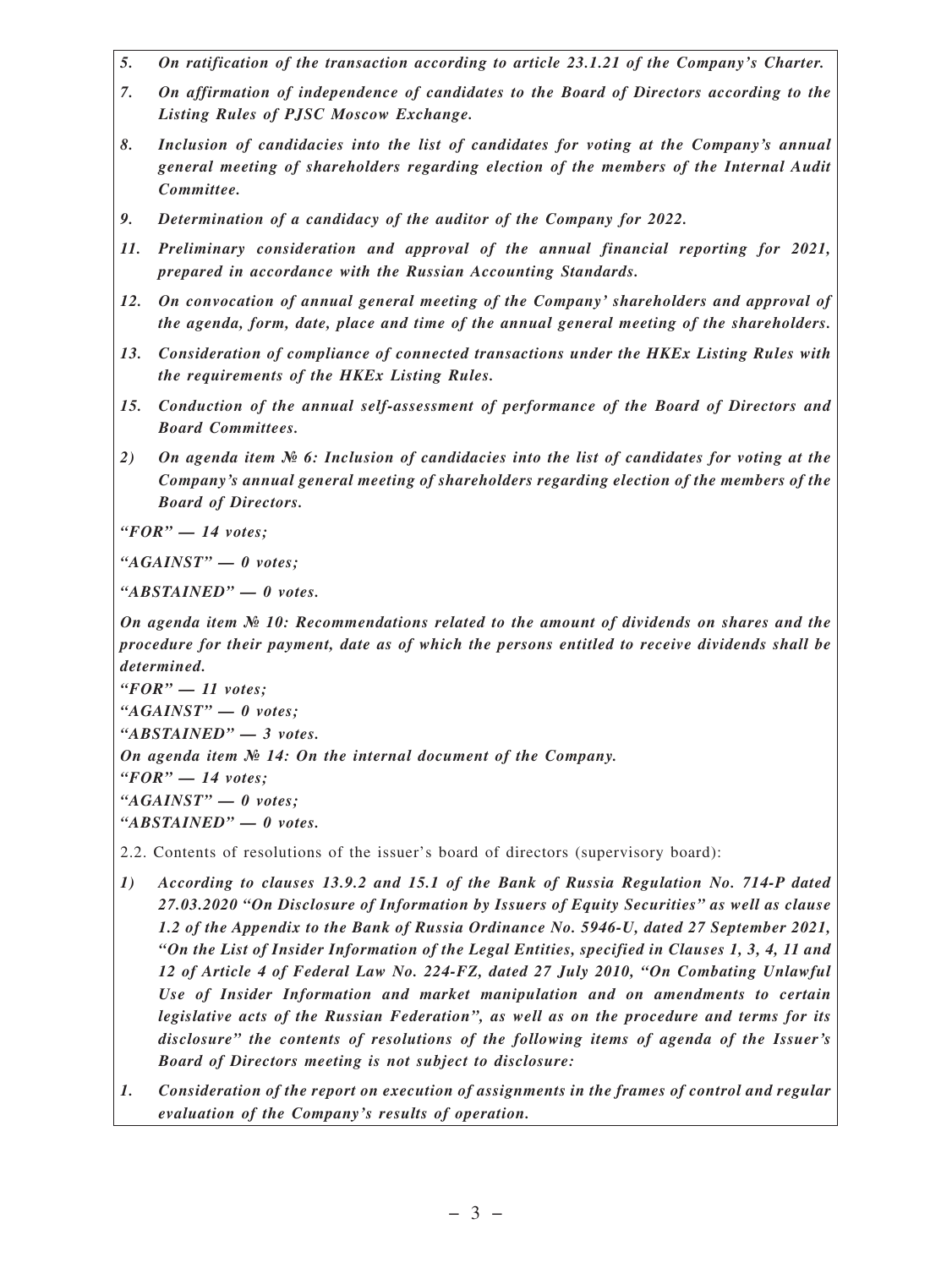- *2. Consideration of reports of the chairmen of the Board committees in the frames of control and regular evaluation of the Company's results of operation.*
- *3. Consideration of report on implementation of the budget of the Company during 3 months of 2022.*
- *4. Consideration of report of the General Director of the Company in the frames of control and regular evaluation of the Company's results of operation.*
- *5. On ratification of the transaction according to article 23.1.21 of the Company's Charter.*
- *7. On affirmation of independence of candidates to the Board of Directors according to the Listing Rules of PJSC Moscow Exchange.*
- *8. Inclusion of candidacies into the list of candidates for voting at the Company's annual general meeting of shareholders regarding election of the members of the Internal Audit Committee.*
- *9. Determination of a candidacy of the auditor of the Company for 2022.*
- *11. Preliminary consideration and approval of the annual financial reporting for 2021, prepared in accordance with the Russian Accounting Standards.*
- *12. On convocation of annual general meeting of the Company' shareholders and approval of the agenda, form, date, place and time of the annual general meeting of the shareholders.*
- *13. Consideration of compliance of connected transactions under the HKEx Listing Rules with the requirements of the HKEx Listing Rules.*
- *15. Conduction of the annual self-assessment of performance of the Board of Directors and Board Committees.*
- *2) On agenda item № 6: Inclusion of candidacies into the list of candidates for voting at the Company's annual general meeting of shareholders regarding election of the members of the Board of Directors.*

*ADOPTED RESOLUTION:*

- *1. Based on the proposal of EN+ GROUP IPJSC a shareholder of the Company holding in aggregate at least 2% of the voting shares of the Company — to include the following proposed candidates by the abovementioned shareholder in the list of candidates for election to the Board of Directors of the Company at the Annual General Meeting of Shareholders of the Company:*
	- *1. Mr. Evgenii Sergeyevich Vavilov*
	- *2. Ms. Anna Gennadievna Vasilenko*
	- *3. Ms. Lyudmila Petrovna Galenskaya*
	- *4. Mr. Bernard Zonneveld*
	- *5. Mr. Vladimir Vasilievich Kolmogorov*
	- *6. Mr. Evgenii Yurievich Kuryanov*
	- *7. Mr. Evgenii Victorovich Nikitin*
	- *8. Mr. Mikhail Yurievich Khardikov*
	- *9. Mr. Evgeny Arkadievich Shvarts*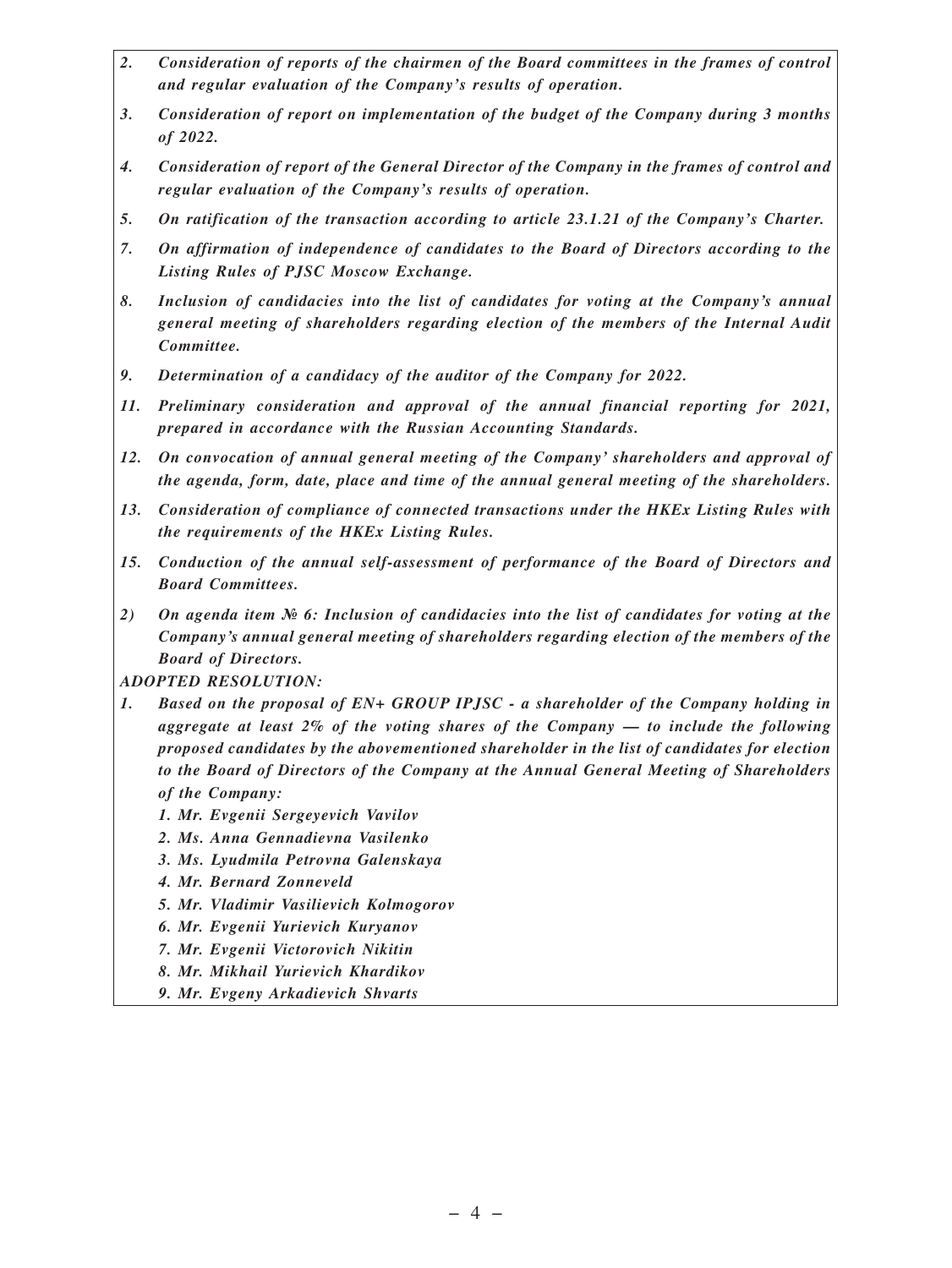- *2. In accordance with article 11.3 of the Company's charter at the discretion of the Company's Board of Directors to include into the list of candidates for voting at Company's Annual General Meeting of Shareholders regarding election of the members of the Board of Directors the following candidates:*
- *1. Mr.Randolph N. Reynolds*
- *2. Mr.Kevin Parker*
- *3. Mr.Christopher Burnham*
- *4. Mr.Nicholas Jordan*
- *3. Taking into account the candidates proposed by the shareholders of the Company into the list of candidates for voting at the Company's Annual General Meeting of Shareholders regarding election of the members of the Board of Directors the following candidates were included:*
- *1. Mr. Evgenii Sergeyevich Vavilov*
- *2. Ms. Anna Gennadievna Vasilenko*
- *3. Ms. Lyudmila Petrovna Galenskaya*
- *4. Mr. Bernard Zonneveld*
- *5. Mr. Vladimir Vasilievich Kolmogorov*
- *6. Mr. Evgenii Yurievich Kuryanov*
- *7. Mr. Evgenii Victorovich Nikitin*
- *8. Mr. Mikhail Yurievich Khardikov*
- *9. Mr. Evgeny Arkadievich Shvarts*
- *10. Mr.Marco Musetti*
- *11. Mr. Dmitry Valerievich Vasiliev*
- *12. Mr.Randolph N. Reynolds*
- *13. Mr.Kevin Parker*
- *14. Mr.Christopher Burnham*
- *15. Mr.Nicholas Jordan*
- *4. In accordance with the recommendation of the Corporate Governance and Nominations Committee to recommend to the Company's general meeting of shareholders to elect the members of the Board of Directors of the Company from the proposed candidates, taking into account the requirements of the Charter in relation to the Board size.*

*On agenda item № 10: Recommendations related to the amount of dividends on shares and the procedure for their payment, date as of which the persons entitled to receive dividends shall be determined.*

#### *ADOPTED RESOLUTION:*

*Recommend to the annual general meeting of shareholders not to distribute profit of UC RUSAL, IPJSC based on the results of 2021, not to pay dividends based on the results of 2021. On agenda item № 14: On the internal document of the Company.*

### *ADOPTED RESOLUTION:*

*To approve the internal document of the Company — the Industrial Waste Management Strategy (2030) of the UC RUSAL, IPJSC Group in accordance with Annex 2.*

- 2.3. Date of the meeting of the issuer's board of directors (supervisory board) where the relevant resolutions were made: *19 May 2022.*
- 2.4. Date and number of the minutes of the meeting of the issuer's board of directors (supervisory board) where the relevant resolutions were made: *20 May 2022, Minutes № 220501.*
- 2.5. The decisions made by the board of directors of the issuer, related to the exercise of rights under the issuer's securities: